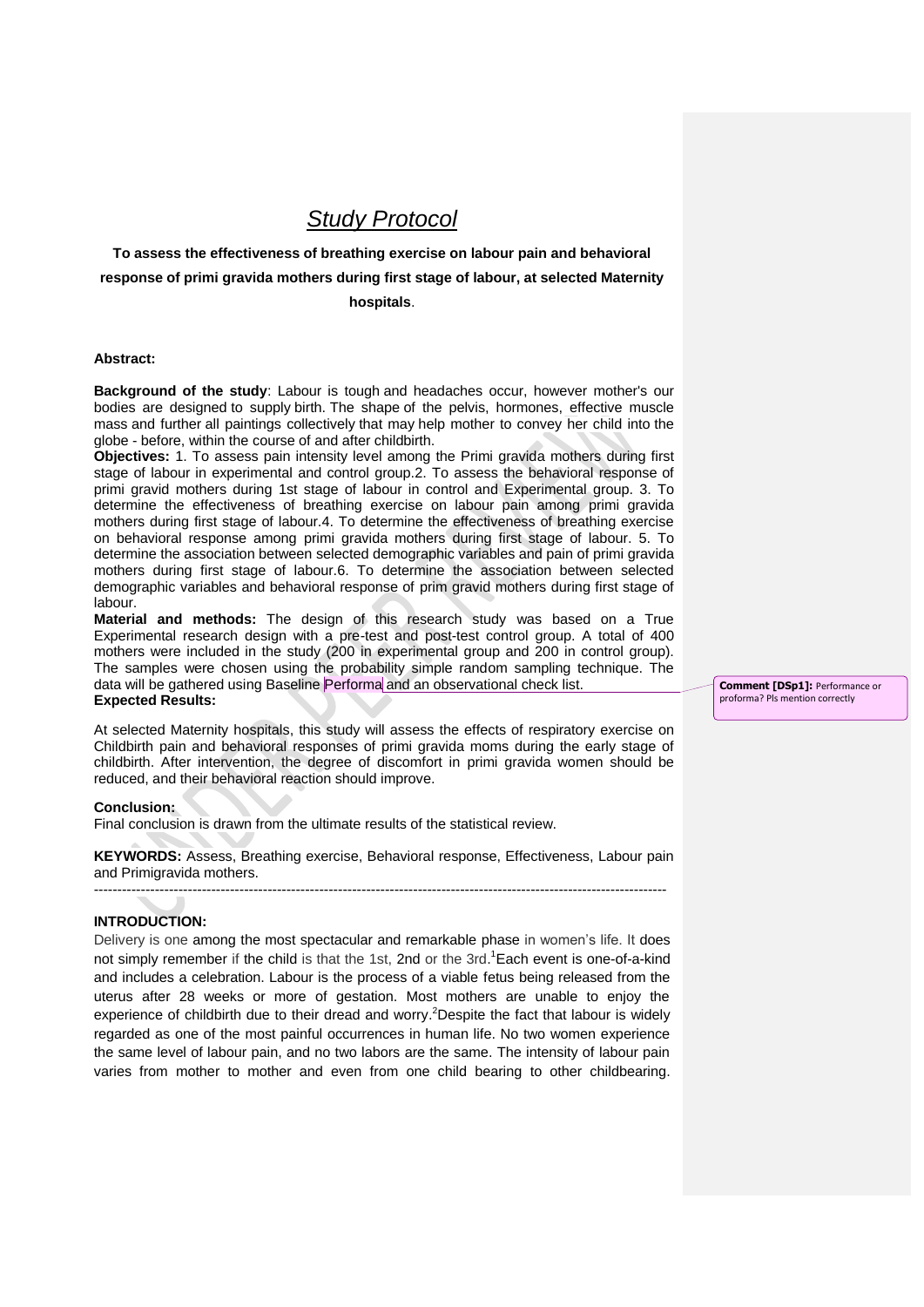According to studies, over 70% of mothers have a painful labour, whereas approximately 10% have a painless labour.<sup>3</sup>

## **BACKGROUND OF THE STUDY:**

Pain is an extremely terrible and personal sensation that cannot be shared. Even while pain is a universal experience, its exact nature is unknown. The contraction of the uterus muscles, as well as the pressure on the cervix, induce pain during labour.<sup>4</sup> Cramping in the belly, groin and back, as well as a fatigued, achy feeling throughout the body, are the most common symptoms. Some ladies get even more pain in their sides and thighs. The pinnacle's pressure on the bladder and bowels, as well as stretching of the passage and vaginal canal, are other causes of pain during labor. $^3$ 

#### **NEED OF THE STUDY:**

Pregnancy can be a time of massive alternate for a mother, now no longer simply in phrases of her bodily appearance, however additionally in phrases of her emotional state. Each girl enters labour with a hard and fast of expectations: dread, preparation, absolute threshold, character and behavioral makeup, and approaches of experiencing what is taking place in her body, all of which have to be met. Although brief in assessment to the duration of pregnancy, the time of labour and start is the maximum dramatic and massive degree of pregnancy. 1The maximum severe ache that women's undergo is labour ache. Labor ache is likewise stimulated via way of means of parity; primi gravida girls have greater ache at some point of labour than multigravida mothers.<sup>2</sup>

Caesarean sections are getting greater not unusual place in each advanced and growing countries, consistent with current studies. Due to mental reasons, the bulk of girls (sixty eight percent) are soliciting for a caesarean section. Women who acquired sufficient mental guide and rest strategies had a decrease price of caesarean delivery, with 38 % choosing a normal vaginal delivery. Relaxation strategies, in particular respiration exercises, had introduced 50% discount in cesarean for mental indications.<sup>3</sup>

## **METHODOLOGY:-**

- **Research approach:-**An interventional research approach.
- **Research design: -The True Experimental research design with pre-test post-test** control group was selected.
- **Study Setting: -**Maternity hospitals at Wardha selected for conduct research study.
- **Sampling technique: -**Probability Simple random sampling technique.
- **Sample:-**Primigravida mothers ( 1st stage of childbirth).
- **Sample size :-** <sup>200</sup> in Experimental Group and 200 in the Control Group(Total 400)
- **Sample selection Criteria:-**

## **Inclusion Criteria:-**

Primigravida mothers who are:

- 1) Mother in 1st stage of normal labour.
- 2) Mother in childbirth with Cervical Dilatation more than 4 cm
- 3) Admitted in the Labour ward for normal delivery.
- 4) Willing to participate
- 5) Able to communicate in Hindi, Marathi and English,

#### **Exclusion Criteria:-**

Primigravida mothers who are:

**Comment [DSp2]:** Mention which type of pre and post tests are going to be perform.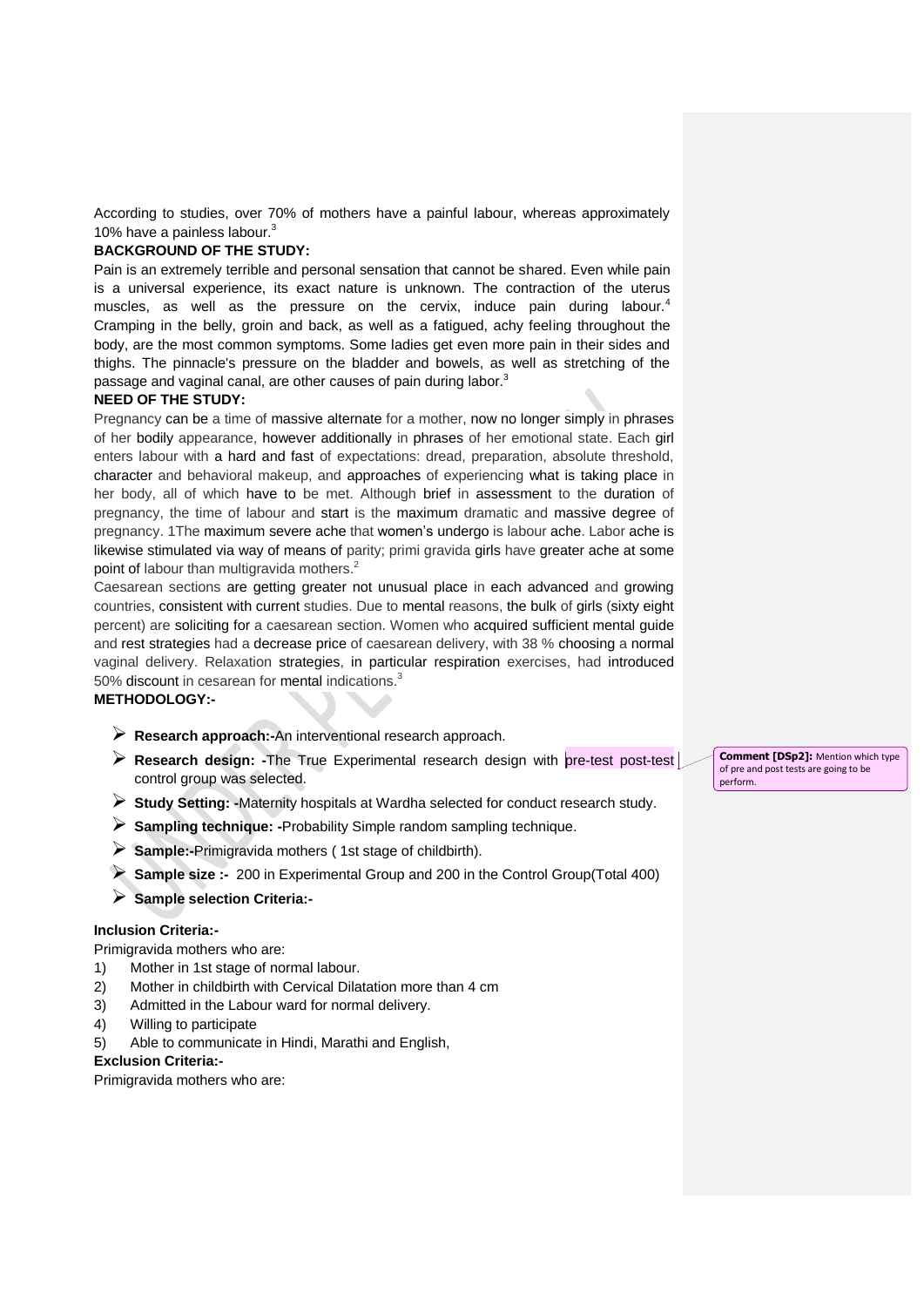1) Mother with high risk pregnancy like hypertension, diabetes, multiple pregnancies etc.

2) Prolonged and precipitated labour.

## **DISCRIPTION OF TOOLS:**

The tools consist of 3 sections:

Section 1: Baseline Performa. (Age, education, religion, occupation)

Section 2: FLAAC pain assessment scale tool (0-10) to assess the pain. (Updated September 03-2009 which is standardized tool)

Section3: VAS (Visual Analogue Scale), behavioral response (pain assessment) scale which is standardized tool.

#### **RANDOMIZATION**

The entire primigravida mother will be assigned randomly by lottery method.

# **INTERVENTION**

Assess the effectiveness of pace breathing exercises during 1st stage of childbirth among primi gravida mother under the guidance of the Professor of Obstetrics and Gynecological Nursing and Professor and HOD of Obstetrics and Gynecological Dept. JNMC.

## **STATISTICAL ANALYSIS**

Descriptive and inferential statistics use for statistical analysis with the help of statistician.

## **ETHICAL ASPECTS**

The Institutional Ethics Committee (IEC) (Ref. No. DMIMS (DU)/IEC/2017-18/6777) was approved this study and the it will be conducted in accordance with the ethical guidelines prescribed by IEC on Human Research.

#### **EXPECTED OUTCOME/ RESULTS:**

The primary goal of this study is to determine the effectiveness of breathing exercises in primi gravida moms during the initial stage of labour. We anticipate to see a reduction in the severity of labour pain and an improvement in women' behavioral responses after the intervention.

#### **DISCUSSION:**

Breathing workout can be a herbal way to relieve labour ache. Mothers who've used respiration workout in the course of baby start are highly happy with this herbal method. <sup>6</sup>So it is precious to deliver complementary ache remedy techniques to ladies in childbirth. Most childbirth training instructions and maximum books on childbirth gift rest strategies, collectively with various rhythmic respiration styles meant to enhance and sell rest or to deliver distraction from ache. They're additionally accustomed beautify a woman's feel of manipulate.

A comparable observes become carried out (Jayabharathi. B) to evaluate the effectiveness of relative nursing interventions (consisting of respiration workout, rubdown and positions) on ache in the course of labour amongst primi gravida moms. In the course of this observe the post-evaluation degree of labour ache notion of primi moms confirmed a median of 3.33 with SD of 1.86 in experimental **institution and common of 5.69 with SD of 2.59 up** to speed institutions. The common (3.33) of experimental institution become relatively much less than the suggest (5.69) of manipulate institution. Therefore the observe concluded that decided on nursing interventions (consisting of respiration workout, rubdown and positions) to the primi moms have been powerful in decreasing their labour ache notion in experimental institution.<sup>14</sup>

This observe become like some other findings carried out in Coimbatore indicating there has been a importance distinction among the suggest ache innumerable experimental institution (4.28) become now no longer as much as the suggest ache innumerable

**Comment [DSp4]:** Delete it

**Comment [DSp3]:** Mention full form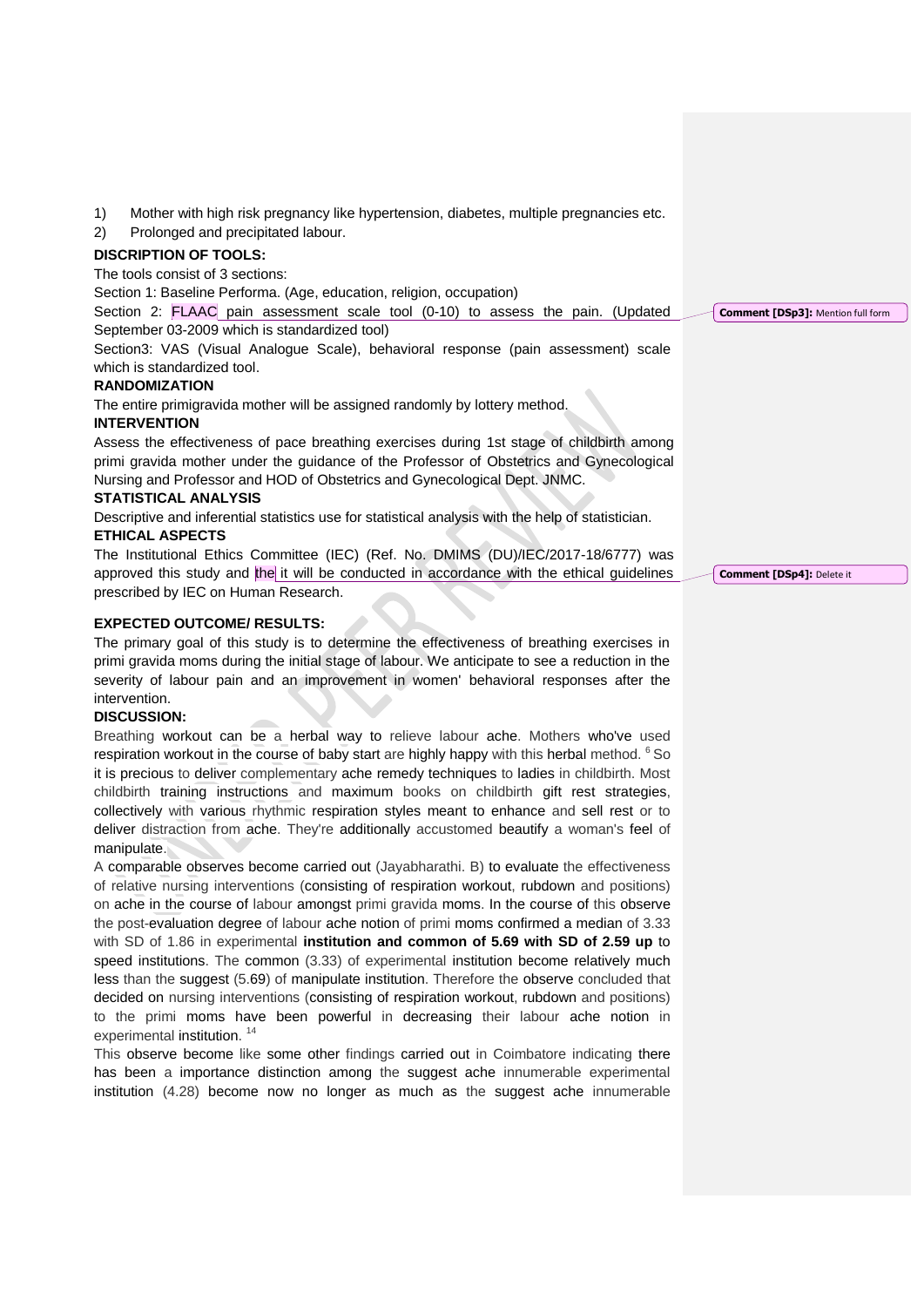manipulate institution (6.22) which indicates that that the sluggish paced respiration initiated through the investigator become powerful in discount of ache in the course of the number one level of labour.<sup>15</sup>

Another observe similar to this observe can be a observe carried out inside the town of Goiania, inside the nation of Goias (GO), Brazil, the use of individualized help with steering and encouragement of respiration sporting activities and muscle rest strategies in the course of hard work, it have been observed that inside the lively segment of hard work there has been a predominance of ache; with the upward push in ache tolerance in the course of hard work, encouragement, force, and bodily and psycho-emotional wellbeing took place therein period.<sup>18</sup>

Another observes the use of techniques of innovative muscle rest confirmed massive discount inside the degree of ache in parturient ladies subjected to the existing technique. 16 A survey of girls inside the u. s. who gave start in 2005 observed that **49%** of the respondents used respiration strategies, and of these, seventy seven percentage rated them as "very" or "somewhat" beneficial, even as 22 percentage rated them as "now no longer very beneficial" or "now no longer beneficial at all".<sup>17</sup>

This locating can also additionally replicate variations inside the first-rate of the coaching obtained through the girls, or suggest that respiration strategies are not beneficial for everybody. A survey of British ladies observed that 88 percentages of women who mentioned the use of rest strategies observed them to be "good" or "very good". <sup>17</sup> Findings of the observe absolutely suggest that respiration workout is a superb complementary approach for inducing a remedy from labour ache (p<0.01 as consistent with t-test). Hence the null speculation is rejected at 0.05 degree of importance. So it is concluded respiration workout is powerful in reducing depth of labour ache. So it'll be powerful nursing control for women in labour.

## **CONCLUSION:**

From the statistical analysis, a conclusion will be drawn.

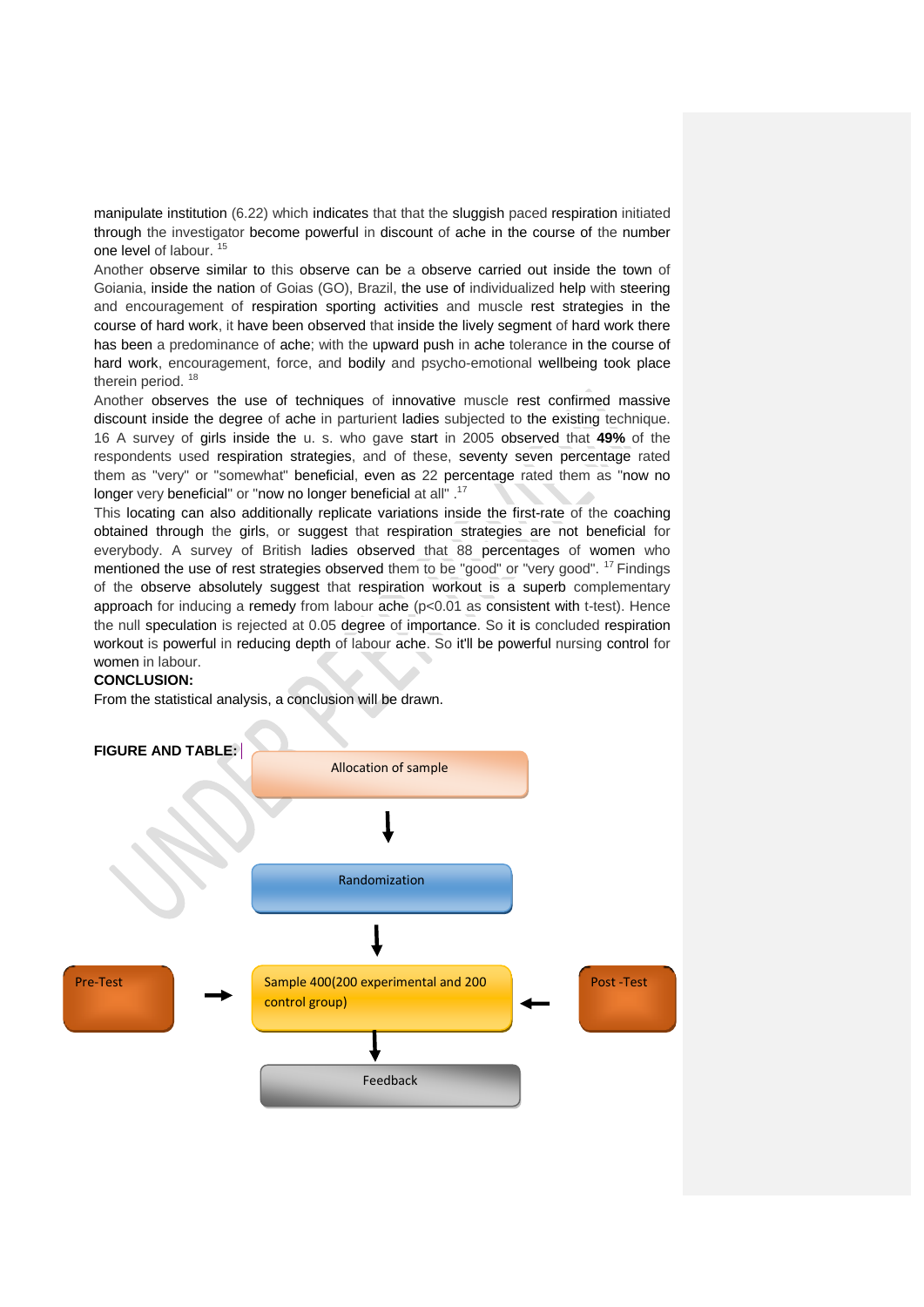

#### **Fig 1- Schematic diagram of study methodology**

#### **Bibliography:**

- 1. Kuti.O, Faponle. A. Physiology of pain in labour. Journal of Obstetrics and Gynecology 2006 Jun 26; 55(5):332-334.Accessed Jun 12, 2013.
- 2. Labourintroductionmediindia.Availablefrom: URL:http://www.mediindia.net/ patient [info/labour.html](http://www.mediindia.net/%20patient%20info/labour.htm) Accessed Jun 13, 2013.
- 3. Nancy KL. The pain and discomfort of labour and birth: pain management. Jognn;1996;25(1):82-92.
- 4. Dealing with labour pain during child birth.Available from URL: http://www.child birth. /first stage of labour /labour.html. Accessed November 11, 2013.
- 5. Lowdermilk, perrycashion. Maternity Nursing.8<sup>th</sup> ed. California: Elsevier publishers;2010. p. 288-91.
- 6. AsnatWalfi. A rise in pain threshold during labour, A prospective clinical trial: Journal of international association for the study of pain 2007;132(48):104-108.
- 7. SaldanhaH.Effectiveness of breathing exercises on duration, outcome of labour, and behaviour responses of gravid women during the first state of labour in a selected hospital at Mangalore.Available from: URL:http://www.rguhs. ac.in/cdc/onlinecdc/uploads / 05-N867-12367.doc.html. Accessed Jul 10, 2013.
- 8. Grace Addison.Relievelabour pain by exercising whilepregnant. Available from: URL:http://www.can\_really/relieve/labour/pain.12423324.Accessed August 14, 2013.
- 9. Sinhgad. Breathing exercise on labour pain. e-Journal of Nursing. 2011 dec 1(2):673-80.
- 10. Yildrim.G,Sabin NH. The effects of breathing and skin stimulation techniques on labour pain perception of Turkish women. Journal of pain management[serial online]. 2004;9(4):183-87. Accessed august 11-14-2013.
- 11. Basil R. The effectiveness of back massage and breathing exercises on pain relief in primi mothers retrieved from Breathing techniques. American Journal Of Nursing 2001; 26(7): 4-8. Accessed Jul 29, 2013.
- 12. Field T,Hernandez-ReifM,TaylorS,QuintinoO,BurmanI.Labour pain is reduced by massage therapy.obstetrics and gynaecology journal 1997Dec;18(4):286-91.
- 13. Sylvia T. Brown, Carol Douglas, LeeAnn Plaster Flood. Breathing exercise in labour pain Journal of Prenatal Education2001. Available from:URL:http://www.breathing/labor/mothers.com.html. Accessed August 3, 2013.
- 14. Kavitha V. Lamaze method on primigravida women during first stage of labour.Asian journal of nursing education. 2011 Jan-March; 1(1):25-7.